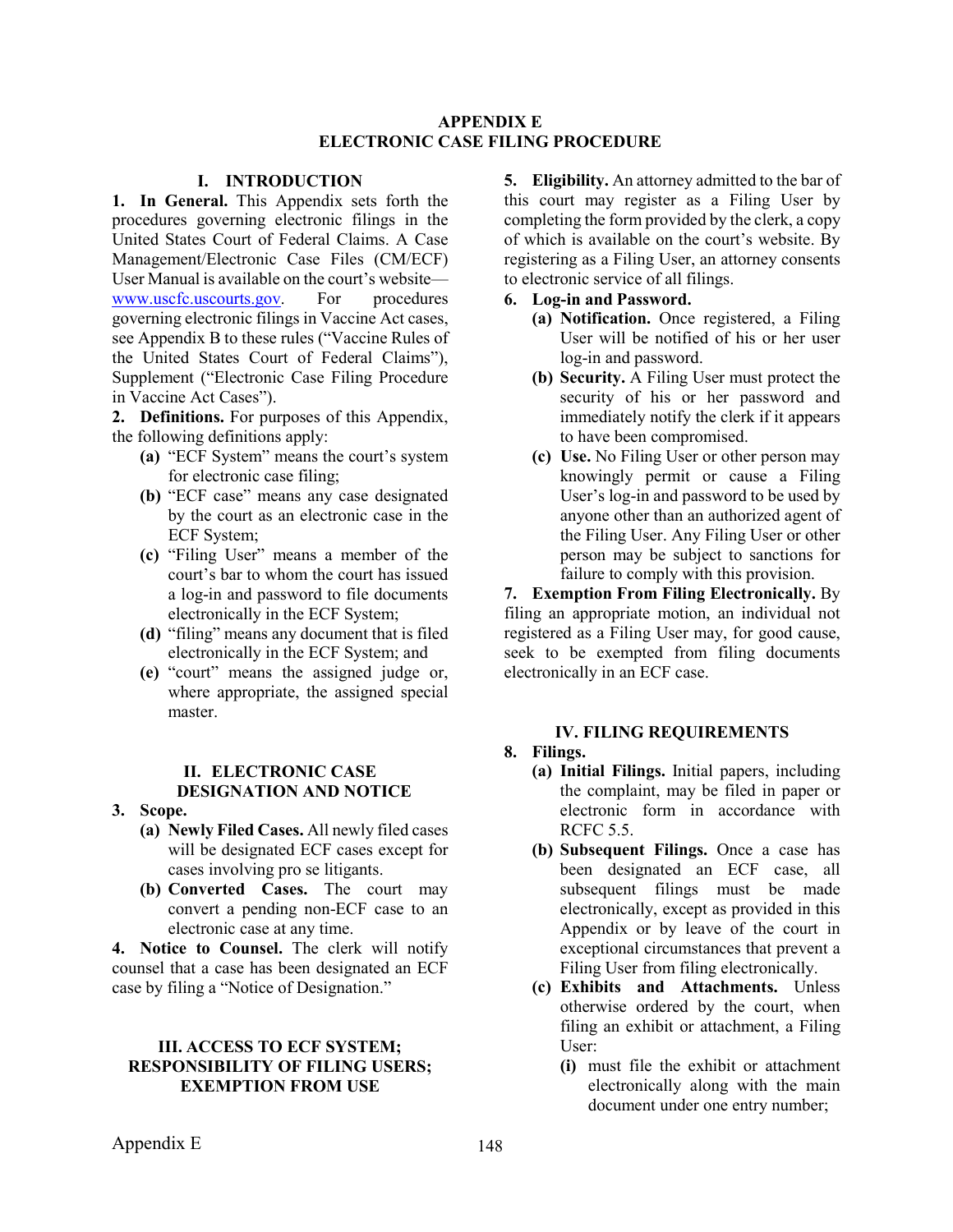- **(ii)** must include only those excerpts of the referenced exhibit or attachment that are directly germane to the matter under consideration by the court;
- **(iii)**must clearly and prominently identify the excerpted material; and
- **(iv)** may seek leave to file additional excerpts or the complete document.

### **9. Size Limitations.**

- **(a) In General.** A single filing may be divided into multiple Adobe PDF files.
- **(b) Number of Files.** Counsel must endeavor to limit the total number of Adobe PDF files that constitute a single filing, particularly when filing appendices and administrative records.
- **(c) Size of Files.**
	- **(i)** Unless otherwise ordered by the court, each Adobe PDF file must not exceed the size limitations established by the court.
	- **(ii)** Current size limitations are posted on the court's website or may be obtained by calling the clerk's office.
- **(d) Exceeding Size Limitations.** For files that exceed size limitations, the Filing User must seek appropriate relief from the court, which may, for example, authorize a filing in some other electronic format (e.g., a CD-ROM) or in paper form.

**10. Courtesy Copies in Paper Form.** Unless otherwise ordered by the court, if a document, including exhibits and attachments, exceeds 50 pages when printed, the Filing User must supply chambers with a courtesy copy of the document in paper form in accordance with RCFC 5.5(c). The court may order the parties to supply courtesy copies in paper form of any ECF filing. **11. Filing Under Seal.** In all cases except cases filed under the National Vaccine Injury Compensation Program, a party:

- **(a)** must seek leave of the court to file documents electronically under seal; and
- **(b)** may not attach the documents to be filed under seal to the motion for leave but rather may file the documents electronically only after the motion is granted.

## **V. FILING PROCEDURES**

# **12. Notice of Filing; Service.**

- **(a) Notifying the Parties.** At the time a document is filed, the ECF System automatically generates a "Notice of Electronic Filing" and automatically emails the notice to all parties.
- **(b) Service.** The transmission of the "Notice of Electronic Filing" satisfies the service requirement of RCFC 5 and the proof of service requirement of RCFC 5.3.

**13. Effect of Filing and Transmission of Notice of Filing.** A filing by a party under this Appendix, together with the transmission of the "Notice of Electronic Filing," constitutes a filing under RCFC 5 and an entry on the docket kept by the clerk under RCFC 58 and 79.

**14. Official Court Record.** The official court record is the electronic recording of the document as stored by the court and the filing party is bound by the document as filed.

**15. Date of Filing.** Except in the case of a document first filed in paper form and subsequently converted to an ECF filing, a document filed in an ECF case is deemed filed on the date stated in the "Notice of Electronic Filing."

**16. Timeliness of Filing.** Unless otherwise ordered by the court, a filing under this Appendix must be submitted before midnight local time in Washington, DC, to be considered timely filed on that date.

**17. Date Stamp.** The filing date of each ECF filing will appear at the top of the first page in an automatically generated banner stating the case number, the document number, and the date filed.

### **VI. SIGNATURES AND RELATED MATTERS**

**18. Signature Defined.** A Filing User's log-in and password will serve as his or her signature on a filing for all purposes, including those under RCFC 11.

- **19. Signature Requirements.**
	- **(a) Electronic Signature.** Filings must include a signature block, in compliance with RCFC 11(a), with the name of the Filing User under whose log-in and password the document is submitted along with an "s/[name of Filing User]"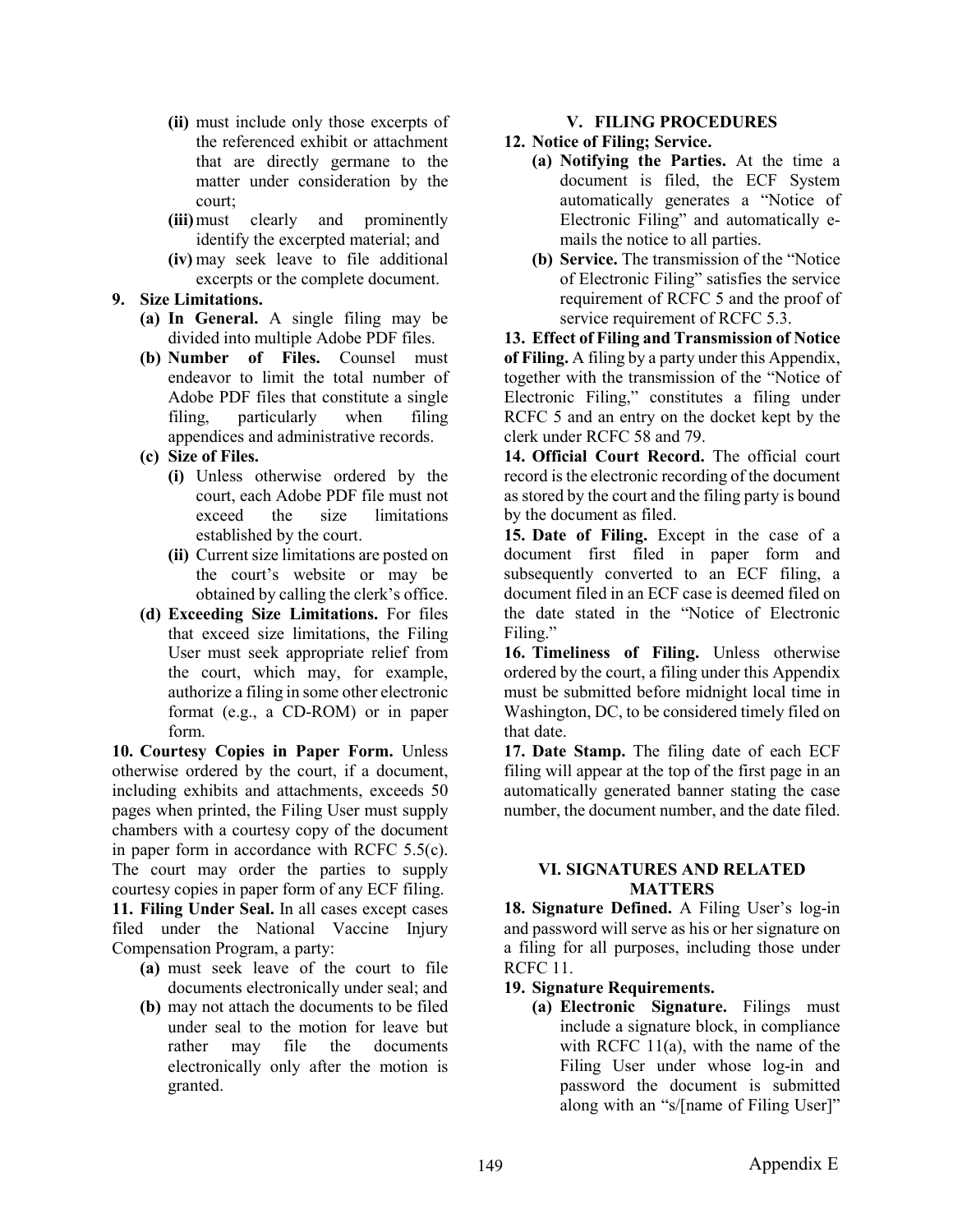typed in the space where the signature would otherwise appear.

- **(b) Written Signature.** A Filing User may also satisfy the signature requirement by scanning a document containing his or her written signature.
- **(c) Noncompliance.** A filing that does not comply with this provision will be deemed in violation of RCFC 11 and may be stricken from the record.

**20. Signatures of Multiple Parties.** Documents requiring signatures of more than one party may be filed electronically:

- **(a)** by submitting a scanned document containing all necessary written signatures;
- **(b)** by representing the consent of the other parties on the document; or
- **(c)** in any other manner approved by the court.

#### **VII. COURT ORDERS, JUDGMENTS, AND APPEALS**

**21. Filings by the Court.** Any order, opinion, judgment, or other proceeding of the court in an ECF case will be filed in accordance with this Appendix.

**22. Effect of Filing.** A filing by the court under this Appendix:

- **(a)** is an entry on the docket kept by the clerk under RCFC 58 and 79; and
- **(b)** has the same force and effect as a paper copy entered on the docket in the traditional manner.
- **23. Notice of Filing; Service.**
	- **(a) Notifying the Parties.** Notice of a filing by the court will be accomplished by delivering to the parties a "Notice of Electronic Filing" in the manner prescribed in paragraph 12(a).
	- **(b) Service.** The transmission of the "Notice of Electronic Filing" satisfies the service requirement of RCFC 77(d).

**24. Court-Ordered Deadlines.** If an order or opinion specifies a due date for the filing of a document, that date will control over any other filing deadline listed on the docket for that document.

**25. Notice of Appeal.** A notice of appeal to the United States Court of Appeals for the Federal Circuit must be filed in the traditional manner in accordance with the court's rules or may be filed electronically in an ECF case.

### **VIII. PRIVACY**

### **26. Personal Information.**

- **(a) In General.** Filing Users are advised that any personal information in an ECF filing that is not otherwise protected will be made available over the Internet through PACER (Public Access to Court Electronic Records).
- **(b) Including Personal Information in a Filing.** In compliance with the E-Government Act of 2002, Filing Users should not include personal information in any ECF filing unless such inclusion is necessary and relevant to the filing.
- **(c) Excluding or Redacting Personal Information in a Filing.** The following personal identifiers should be excluded, or redacted when inclusion is necessary, from all ECF filings, unless otherwise ordered by the court:
	- **(i)** Social Security numbers—if an individual's Social Security number must be included in a filing, only the last four digits of the number should be used;
	- **(ii)** names of minor children—if the name of a minor child must be mentioned in a filing, only the initials of the child should be used;
	- **(iii)** dates of birth—if an individual's date of birth must be included in a filing, only the year should be used; and
	- **(iv)** financial account numbers—if a financial account number is relevant to a filing, only the last four digits of the number should be used.
- **(d) Using Caution When Including Other Sensitive Information.** Filing users should exercise caution when filing documents containing:
	- **(i)** a personal identifying number, such as a driver's license number;
	- **(ii)** medical records;
	- **(iii)** employment history;
	- **(iv)** individual financial information; or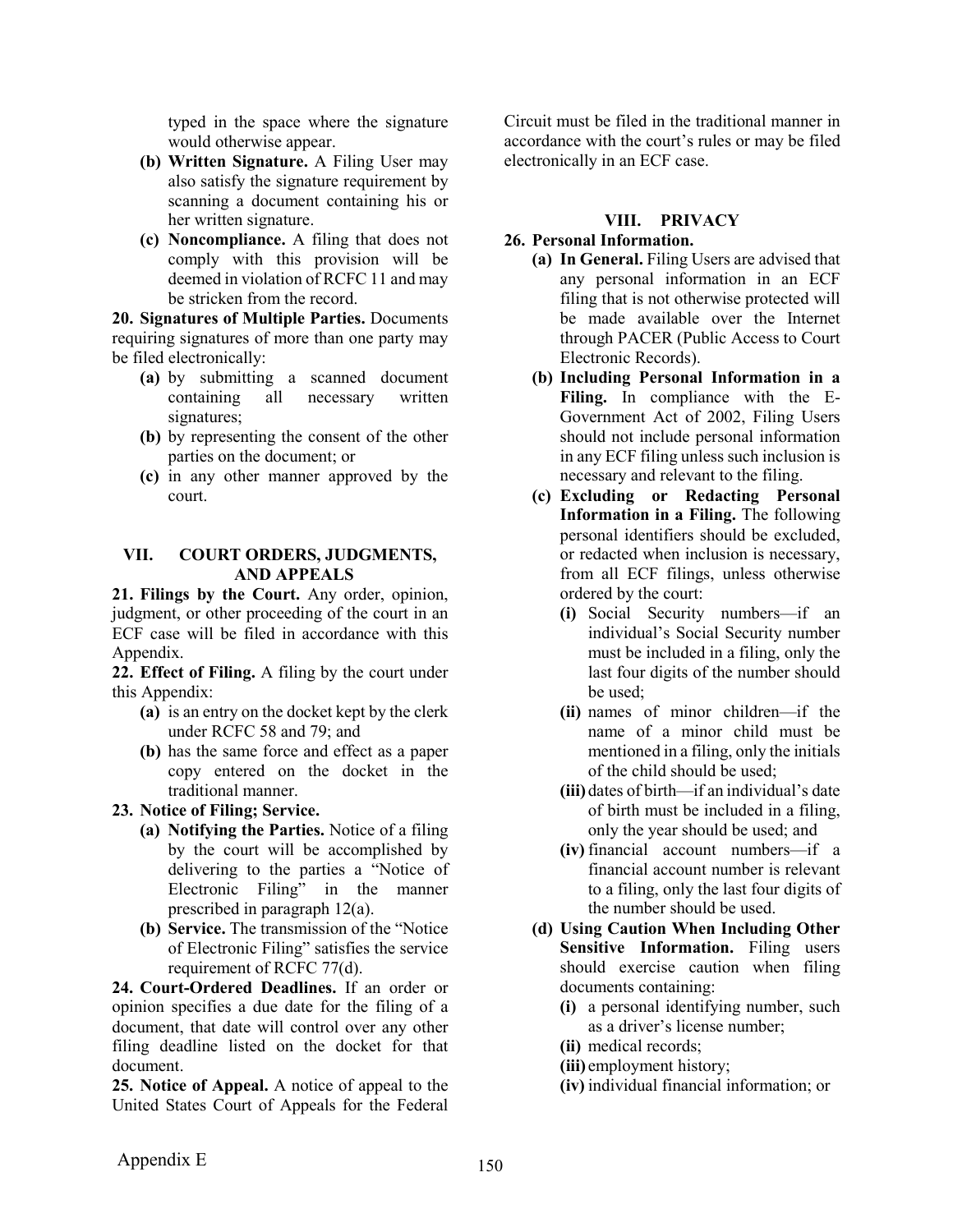**(v)** proprietary or trade secret information.

**27. Deciding When to Include, Redact, or Exclude Personal Information.** Counsel are strongly urged to discuss with all clients the use of personal information so that an informed decision about including, redacting, or excluding such information may be made.

**28. Responsibility to Protect Personal Information.** It is the sole responsibility of counsel and the parties to protect any personal information included in a filing; the clerk's office will not review filings to ensure that personal information has been adequately protected.

#### **IX. RETENTION, TECHNICAL FAILURE, AND PUBLIC ACCESS**

**29. Retaining in Paper Form Documents Requiring More Than One Signature.** A document requiring signatures of more than one party (e.g., an affidavit or a joint status report) must be maintained in paper form by the Filing User until three years after all periods for appeal expire. The court may request the Filing User to provide the original document for review.

# **30. Technical Failure of the ECF System.**

- **(a) Relief by Motion.** If a filing is deemed untimely as the result of a technical failure of the ECF System, the Filing User may seek appropriate relief from the court.
- **(b) Deeming the Clerk's Office Inaccessible.** If the ECF System is inaccessible for any significant period of time, the clerk will deem the clerk's office inaccessible under RCFC 6.

**31. Reviewing ECF Filings.** The public may review ECF filings in the clerk's office. A person may also access filings in the ECF System by obtaining a PACER log-in and password (*see* [pacer.psc.uscourts.gov\)](https://www.pacer.gov/).

### **Rules Committee Notes 2007 Adoption**

Appendix E replaces former General Order No. 42A ("Interim Procedures for Electronic Case Filing"), issued on November 4, 2004, and establishes electronic case filing as a mandatory procedure applicable to all new cases filed in the court except for those cases involving pro se

litigants. For supplemental procedures governing electronic filings in cases under the National Vaccine Injury Compensation Program, counsel shall refer to the Office of Special Masters General Orders, which can be found on the court's website. Former Appendix E ("Procedure in Carrier Cases") has been redesignated in these rules as Appendix I.

### **2011 Amendment**

Paragraph 1 has been amended to include a cross-reference to the separate procedures governing electronic filings in Vaccine Act cases set forth in the Supplement to Appendix B ("Vaccine Rules of the United States Court of Federal Claims").

### **2012 Amendment**

Paragraph 25 has been amended to eliminate the requirement that parties file paper copies of notices of appeal in electronic cases.

### **2015 Amendment**

Paragraph 4 has been amended by deleting the statement that all ECF cases will be listed on the court's website.

Paragraph 8 has been amended to allow a plaintiff not appearing pro se to file a complaint electronically.

### **2016 Amendment**

Paragraph 9(b) has been amended to clarify that single filing may not exceed 11 separate Adobe PDF files.

In addition, paragraph 12 has been amended by deleting as no longer necessary former paragraph 12(b) which provided that the clerk "will serve the 'Notice of Electronic Filing' (but not the underlying filing) on case participants who are not Filing Users by e-mail, hand delivery, facsimile or first-class postage prepaid mail."

Paragraph 17 also has been amended to clarify that the ECF system automatically generates a filing date stamp at the top of first page of each filing.

Finally, paragraph 23(a) has been amended to delete the reference to former paragraph 12(b).